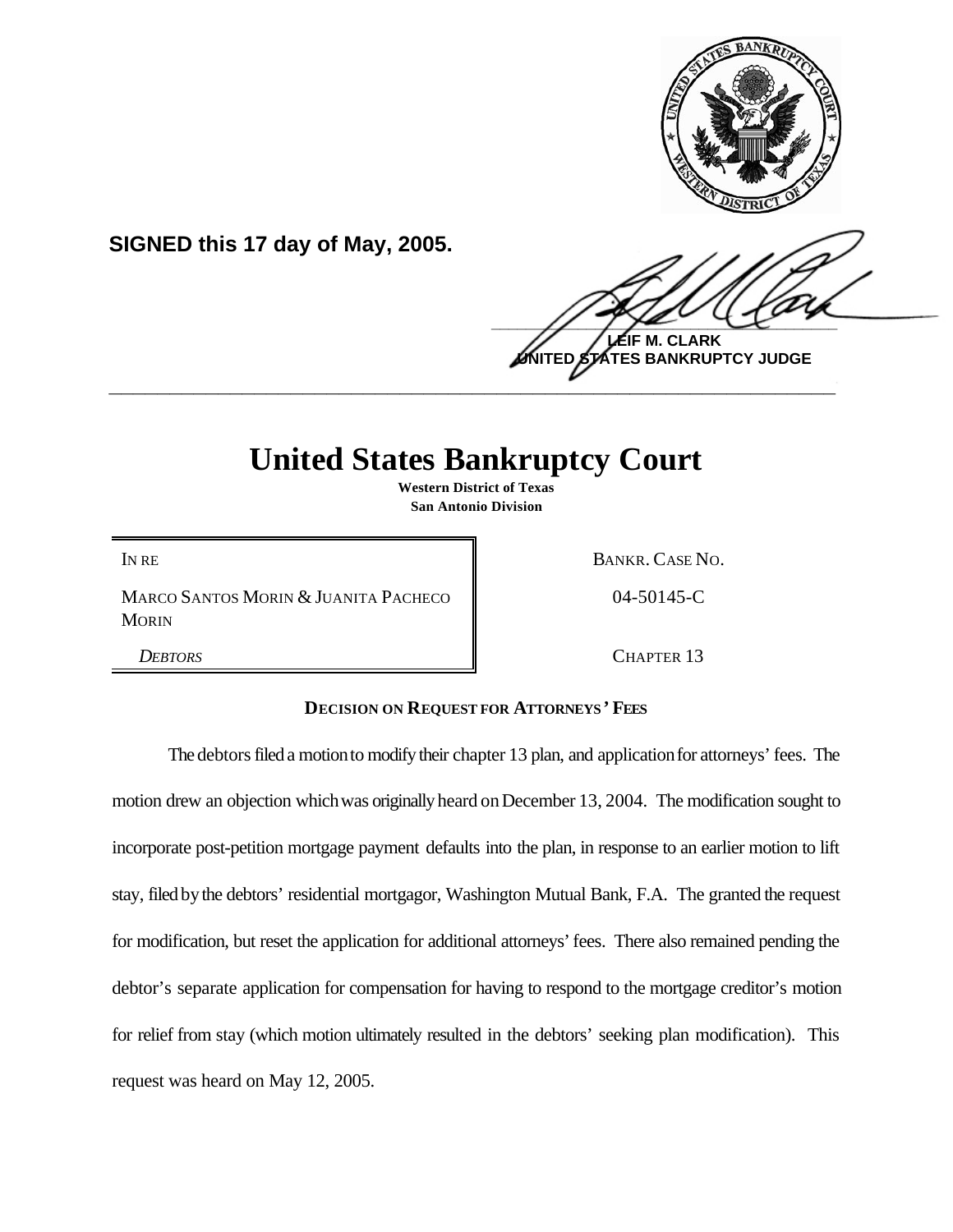Betweenthese two settings, the court issued a separate decision in another case, *In re Balderas*, Bankr. Case No. 02-55740-C, addressing in much greater detail the many questions surrounding postconfirmationattorneys'feesinchapter 13 cases. The court adopts here the reasoning and legal conclusions set out in that decision., in support of the ruling in this decision.

The facts as they appear from a review of the court's docket in this case are as follows:

The petition was filed on January 5, 2004, under chapter 13. A plan and schedules were filed with the petition. The plan was confirmed on April 8, 2004, without objection. In July, the home mortgage creditor filed a motion for relief from stay, alleging post-petition payment defaults, totalling approximately 5 months' worth of post-petition mortgage payments (meaning that the debtors were already in default on their post-petitionmortgage payments whenthe planwas confirmed). The motion was set, then reset, then an agreed order was finally submitted in October, providing for the cure of arrearages and self-enforcing default provisions. The cure included incorporating some of the arrearages into the plan via a modification to the plan. Counsel sought an award of \$500, payable out of the next plan distribution, in payment for services rendered responding to the motion to lift stay. Because the plan payments were only \$255 per month, this fee award would have consumed the next two months' of plan payments. These plan payments would have included a payment of \$85 a month to counsel for fees awarded in the plan, so when the following month's plan payment were paid, the entire month's payment would be distributed to counsel as well (three times \$85, being the distribution due that month, plus the previous two months not paid as a result of the previous two months' payment being used to pay the post-confirmation fee awarded on the application for additional fees). The application was not approved, because it drew an objection from the chapter 13 trustee.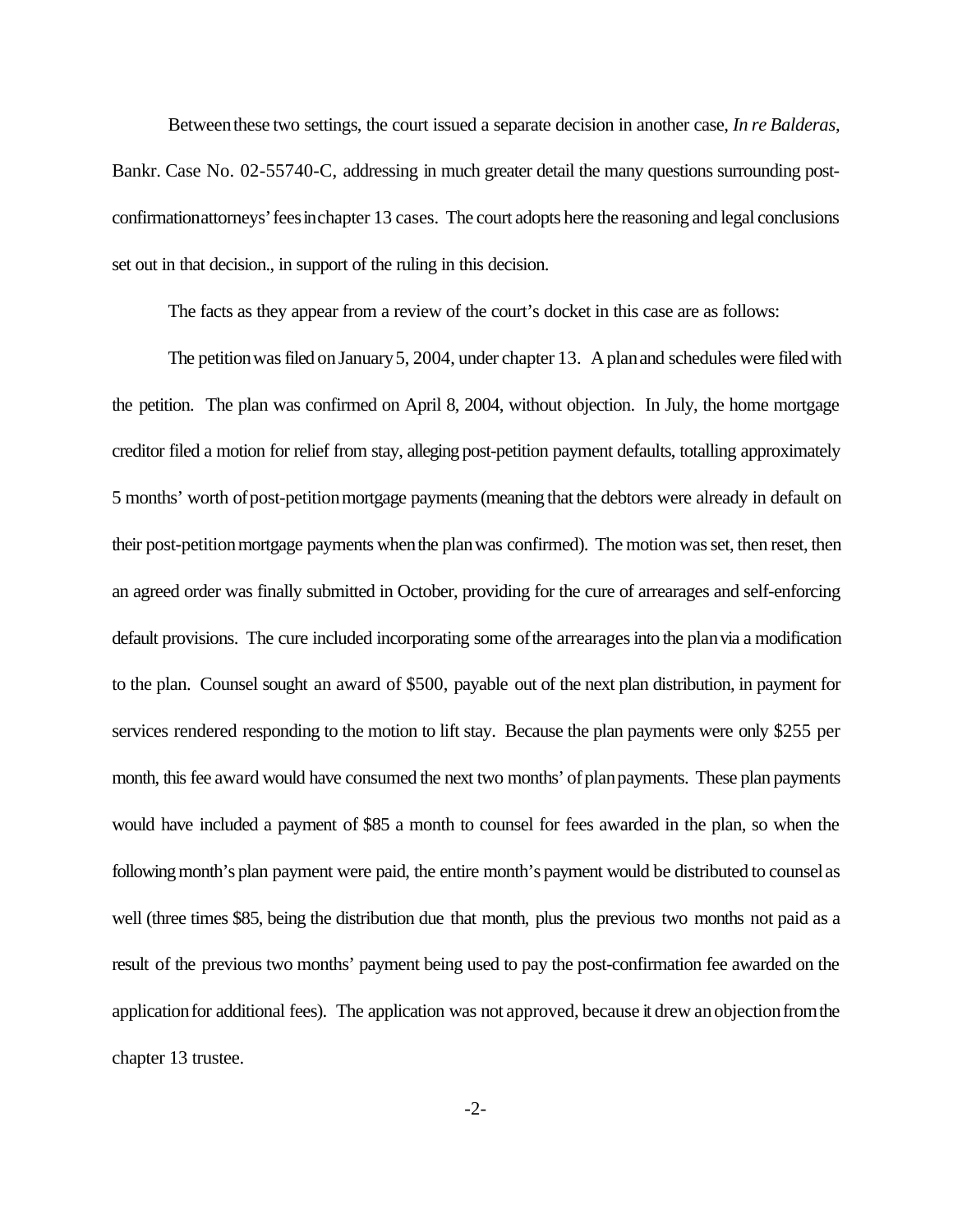The debtors' counsel filed a motion to modify the plan to include some of the post-petition mortgage arrearages (as earlier noted). The modification also sought to raise the plan payment to \$275. This motionalso included a request for anadditionalaward of attorneys' fees, also in the amount of \$500, to be paid from next distribution. If granted, this request would have the same impact on distributions to other creditors as would have the award offeesforresponding to the motion to lift stay. This application too drew an objection from the chapter 13 trustee, who asserted the same concerns regarding the impact on distributions to other creditors. The court held a hearing, focused primarily onthe attorneyfee request, but granted the underlying modification to the plan. The court also ruled that counsel could recover \$500 for the preparation of the modification, but withheld ruling on the manner in which those fees should be paid.

Had the fees been awarded as originally requested, the total of fees for debtor representation would be \$2,800, allincurred before the first year of the case had been completed. Only the debtors' failure to stay current on their statutory obligation to maintain their post-petition mortgage payments current caused the additional services to need to be rendered. According to the original schedules filed in the case, the debtors had sufficient income to both pay their mortgage and make their plan payments, and the chapter 13 trustee determined to his satisfaction that those representation were accurate as of the first meeting of creditors. No one advised either creditors or the chapter 13 trustee at confirmation that, in fact, the debtors were *not* capable of keeping these payments current. The agreed order on the motion for relief from stay indicated that the post-petition arrearages actually incurred were *higher* than alleged in the motion.

Thus, there was a fairly radical disconnect between what the debtors said they were capable of doing in their plan and in their original schedules, and what they were in fact capable of doing on the ground. It cannot be suggested that the cost of repairing this disconnect should, in equity, be imposed on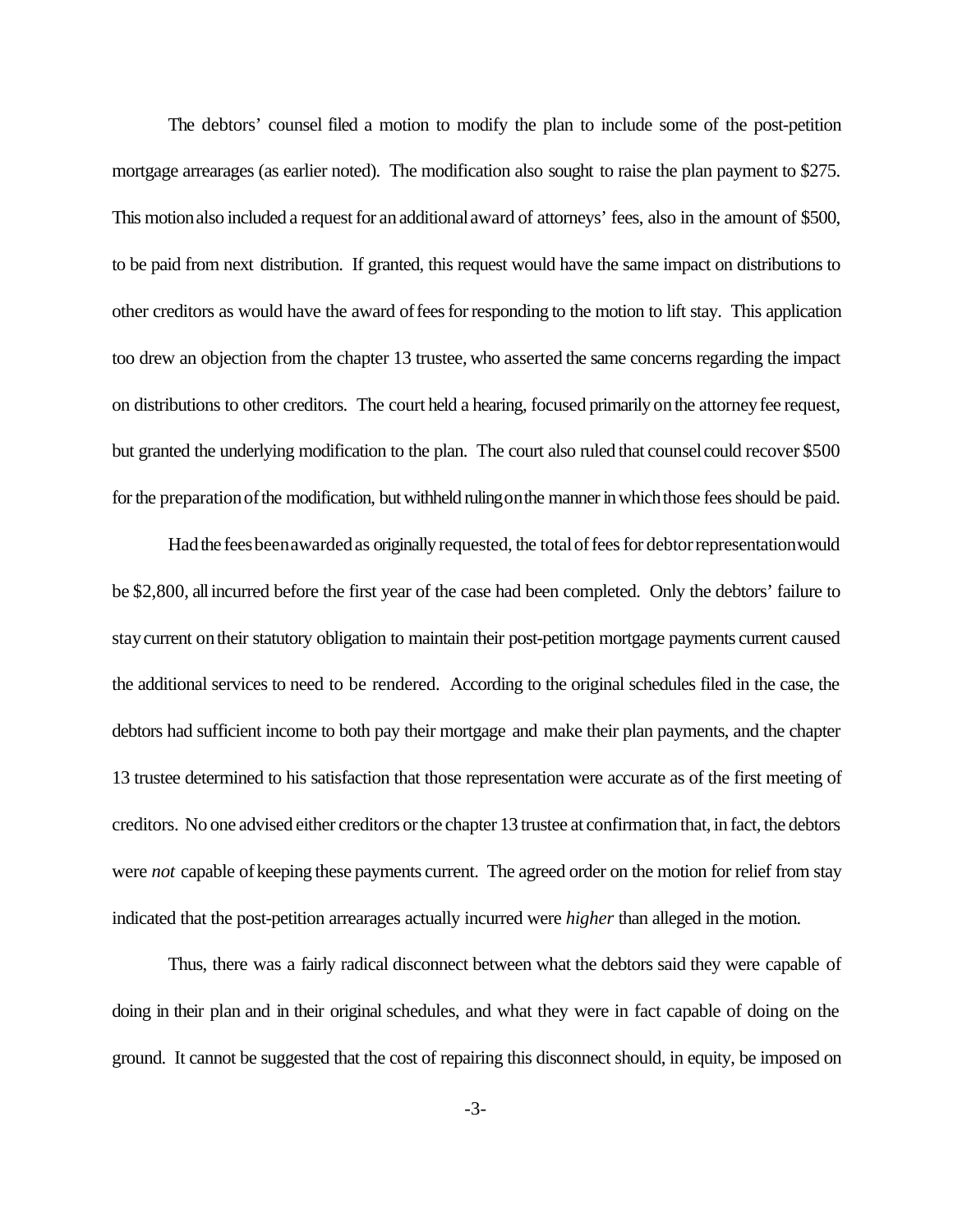the creditors ofthis estate, none ofwhomhad any knowledge of the disconnect, or anything to do withthe default. In *Balderas*, the court ruled that section 330(a)(4) requires that the court consider "other factors" in awarding fees to debtor's counsel in a chapter 13 case, including factors such as whether the services were necessary to the administration of the case or beneficial toward the completion of the case. There is no doubt that the services were necessary to the debtors, lest theylose their home. That alone does not make those services necessary to the administration of the case or beneficial from the point of other creditors of the estate. The other factors, in short, militate against an award.

By the same token, the debtors, having defaulted and thus facing imminent loss of their home if they did not respond to the motion for relief fromstay, had to have the assistance of counsel if they were going to save their house. That demanded, in this case, both a response to the motion to lift stay and a plan modification to incorporate some of the arrearages. Those services were in fact rendered both promptly and competently, and with a good result for the debtors.

The court in*Balderas*ruled that in the future, the base fee awarded should be presumed to include representing the debtor in response to one motion to lift stay with respect to the debtor's residence, with provision for an additional award upon a showing of extraordinary circumstances as set out therein. However, the court also ruled that, in the event of changes in the debtor's life circumstances, counsel could nonetheless request fees for responding to a post-petition mortgage default, upona propershowing. The facts of this case do not demonstrate any particular change in the debtor's life circumstances, other than that the debtors simply could not actually live with the budget upon which confirmation of their plan was premised. Thus, the fees sought here for responding to the motion to lift stay are not justified under *Balderas*. Nor, in fact, are they justified under section 330(a)(4).